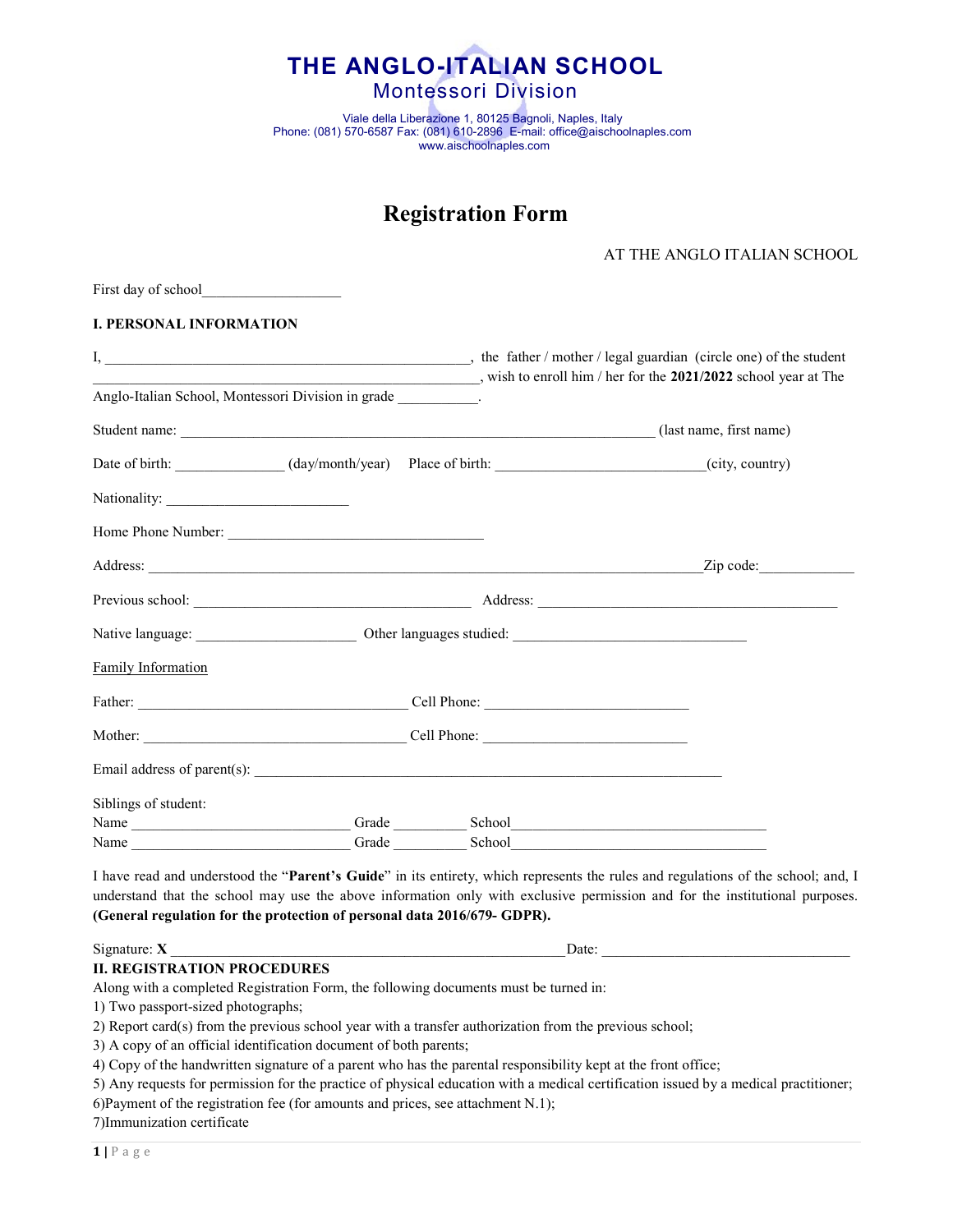### III. TUITION

SCHEDULE OF FEES-I have read the SCHEDULE OF FEES which are integral part of the present form and I fully intend to commit and respect the payment regulation. I am aware of the total tuition I must pay and I agree to fulfill all tuition payments. I commit to pay the entire tuition also in the case that the student is withdrawn early during the school year. Tuition must be paid in all cases of forced closure of the school due and/or in all cases of closure imposed by third party events, including those imposed by State Authorities for health, pandemic or meteorological reasons, during which distance learning services may still be guaranteed.

Tuition must be paid in all cases of forced closure of the school due to force majeure and/or in all cases of closure imposed by third party events, including those imposed by State Authorities for health, pandemic or meteorological reasons, during which distance learning services may still be guaranteed.

| I will pay the tuition no later than the $10^{th}$ of every month. I accept that I must pay 1 Euro for every day the payment is late, and in |      |
|----------------------------------------------------------------------------------------------------------------------------------------------|------|
| the case that the payment is not received within the first 20 days of the month the student will not be admitted into class.                 |      |
| <b>Parent Signature X</b>                                                                                                                    | Date |

#### III.1 PERMISSION OF EMERGENCY CARE

 $\mathcal{L}_\text{max} = \mathcal{L}_\text{max} = \mathcal{L}_\text{max} = \mathcal{L}_\text{max} = \mathcal{L}_\text{max} = \mathcal{L}_\text{max}$ 

In case of a SMALL ACCIDENT (scrapes or scratches), I give my permission to have first-aid treatment given to my child

In case of a SEVERE ACCIDENT (when the parents cannot be immediately reached), I give my permission to have my child taken to the following hospital:

| <b>Parent Signature X</b>                                                                 |                        |                                 | Date                                         |  |
|-------------------------------------------------------------------------------------------|------------------------|---------------------------------|----------------------------------------------|--|
| Medical History (indicate dates, if possible)                                             |                        |                                 |                                              |  |
| Heart Disease                                                                             | <b>Rheumatic Fever</b> |                                 | Allergies                                    |  |
| <b>Diabetes</b>                                                                           | <b>Tonsillitis</b>     |                                 | Other                                        |  |
| The child has had therapy in the following areas:                                         |                        |                                 |                                              |  |
| Language Disorders <sup>*</sup> : Yes $\Box$ No $\Box$                                    |                        | Behavior Disorders*: Yes $\Box$ | $\overline{N}$ $\overline{O}$ $\overline{O}$ |  |
| *I accept legal responsibility for accuracy of the information provided above: Yes $\Box$ |                        |                                 | No <sub>1</sub>                              |  |
| Parent/Guardian Signature X                                                               |                        |                                 |                                              |  |

#### IV. COMPUTER AND INTERNET ACCESS

#### IV.1. Policies

#### It is The Anglo-Italian School policy that:

| 1. The use of school information technology (IT) resources shall be permitted for official and authorized purposes including communication,        |                                                      |
|----------------------------------------------------------------------------------------------------------------------------------------------------|------------------------------------------------------|
| research, and educational development in support of the school's mission.                                                                          | 2. Internet use for                                  |
| educational and research purposes will be encouraged and supported while ensuring that school property, including IT resources, is being used      |                                                      |
| for authorized purposes only.                                                                                                                      | 3. All use of school IT resources will be            |
| accomplished through user accounts.                                                                                                                | IV.2. Responsibilities                               |
| The Director, The Anglo-Italian School, Montessori Division, shall ensure that:                                                                    | 1.                                                   |
| A copy of the Computer and Internet Access Policy will be provided to each user.                                                                   | Each                                                 |
| student requiring a user account: is instructed to read and abide by the terms and conditions contained in this policy;                            |                                                      |
| shall take appropriate precautions to protect school resources including computer equipment, network resources, and data; the student, together    |                                                      |
| with the student's parent or guardian, shall sign and return the Computer and Internet Access Agreement before the student is allowed access to a  |                                                      |
| school computer. The signed agreement is to be retained in the Computer Lab for the duration of the student's enrollment. A copy will be           |                                                      |
| provided to the student.                                                                                                                           | The Computer Lab Instructor or designee shall        |
| ensure that procedures are in place to provide information assurance, computer training, and to make sure that Computer and Internet Access        |                                                      |
| Agreements are respected by all the students.                                                                                                      | IV.3. Appropriate use of school technology resources |
| * Students will use school IT resources, including computers, electronic mail, and Internet access, only in support of education and for research  |                                                      |
| consistent with the educational objectives of The Anglo-Italian School.                                                                            | * Students will                                      |
| respect and adhere to all of the rules governing access to and use of IT resources.                                                                | * Students will be                                   |
| polite in electronic communication. Students will use courteous and respectful language in their messages to others. Students will not swear,      |                                                      |
| use vulgarities, or use harsh, abusive, or disrespectful language.                                                                                 | Students will not use IT resources:                  |
| 1. To deliberately disrupt network use by others. Therefore, students will not send "chain letters" or "broadcast" messages to individuals or to   |                                                      |
| lists of individuals.                                                                                                                              | 2. To gain or                                        |
| attempt to gain unauthorized access to other computer systems.                                                                                     | 3. To attempt to harm                                |
| or destroy data of another user, the Internet, or any other network. This includes creating or knowingly transmitting a computer virus or worm or  |                                                      |
| attempting unauthorized access to files, computers, or networks (i.e., "hacking").                                                                 |                                                      |
| 4. To pursue private commercial business activities, including those conducted on Internet sites such as eBay.                                     | 5. To create,                                        |
| download, view, store, send, or knowingly receive material that is illegal or offensive to others, such as hate speech or any other materials that |                                                      |
| ridicules others based on race, creed, religion, color, sex, disability, or national origin.                                                       | 6. To create, access,                                |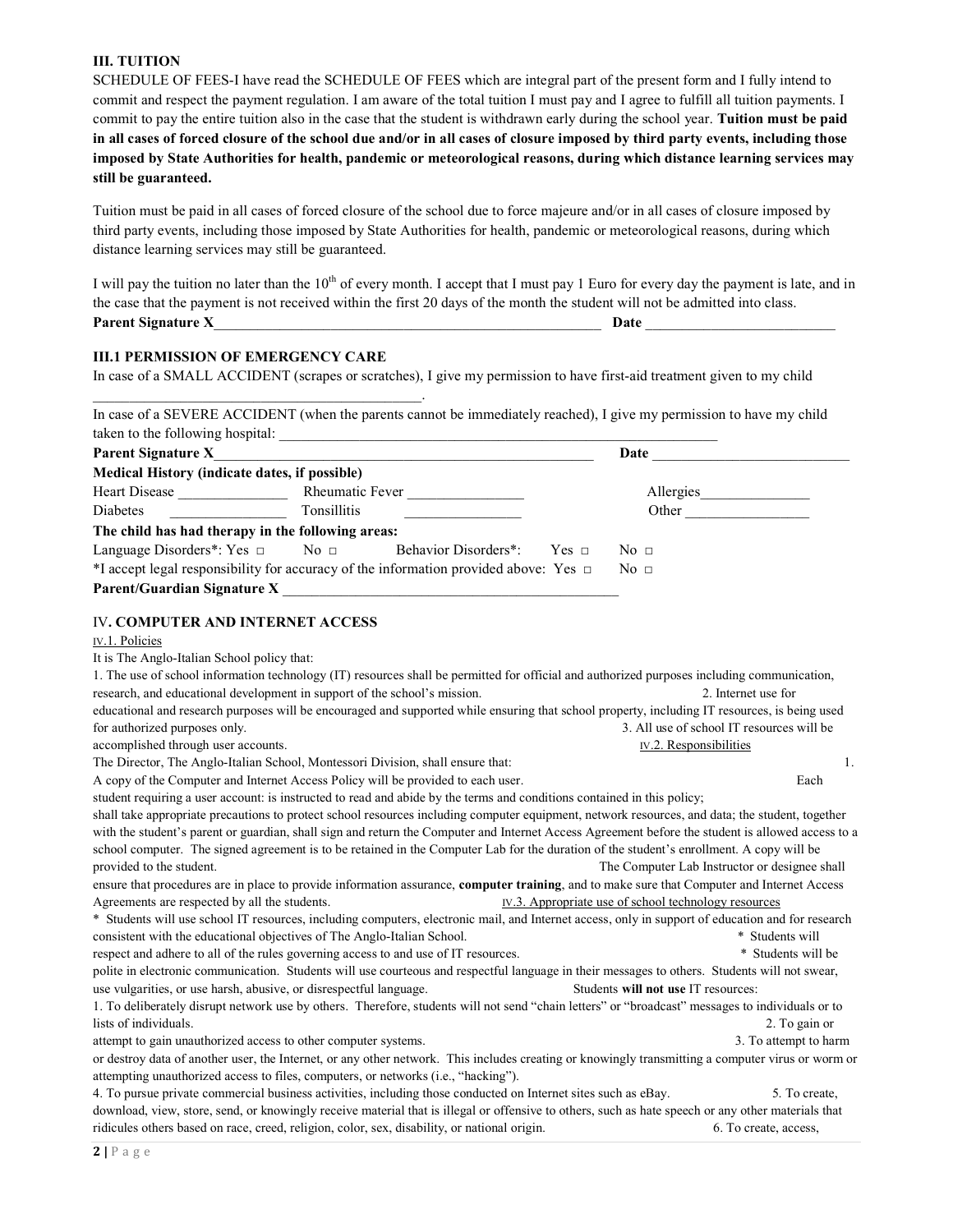download, view, store, copy, send, or knowingly receive material that is obscene, pornographic, or sexually suggestive. 7. To access or log on to any type of Instant Messenger program such as MSN, YAHOO, and so on.

#### IV.4. Using IT resources

Computer and IT usage are a privilege, and not a right. Any usage which is inconsistent with the terms and conditions stated in this instruction may result in the cancellation of student privileges. If students have any questions about appropriate computer use, they can ask the Computer Lab Instructor.

## V. REINFORCED STATEMENT information for the treatment of personal data of pupils and their families in accordance with the general regulation for the protection of personal data 2016/679

Dear parents,

pursuant to Art.13 of legislative decree n.196/2003 in relation to personal data, also acquired from third parties, which the School will be in possession of, we inform you of the following:

#### 1.PURPOSE OF DATA PROCESSING

The treatment of personal data will be aimed exclusively for the purposes described in the points below:

## PURPOSE USE OF THE DATA RELATED TO THE STUDENT AND PARENTS

1/A) The data will be used by the School for the completion of registration, administrative and legal procedures.

1/B) Data will be used by the School for the preparation of the individual dossier of the student, which may contain annotations and evaluations derived from the educational curriculum carried out by the school, the observations of the teachers, of the child and the family.

1/C) Data will be used for the correct and complete execution and for the documentation of all didactic and recreational activities.

# PURPOSE USE OF IMAGES (PHOTOS AND VIDEOS THAT PORTRAY THE CHILD)

1 / D) The documentation of the execution of educational and recreational activities may include photographic shooting (negative / digital) taken by an external person or by the teaching staff.

- The photos can be exhibited inside the school premises and in other external locations, in the school environment. The treatment of photographic documentation is aimed at the distribution in schools and / or among those who share the same purposes, i.e. for school exhibitions in the territory, school journal and online journal, school-related conferences and events.

- The pictures portraying the child at school during educational and / or recreational activities can be published on the School website, as documentation of highly positive events for the institutional activities of the School attended by the child.

1 / F) - The documentation of the execution of educational and recreational activities may include sound recordings and video recordings made by an appointed person internal or external to the school, to shoot the children while engaging in educational or other kind of activities (recreational activities, parties ... ). These footages will be recorded on a special CD ROM.

1 / G) The CD-ROM where the filming of student's teaching and recreational activities will be recorded will be:

- handed over to the parents of children attending kindergarten, if requested;

- used for representations within the educational activity typical of the school, within the institution and / or inside premises used for educational exhibitions, for teaching purposes that the school deems appropriate.

#### 2. METHODS OF DATA PROCESSING

The treatment is realized with operations or complex of transactions indicated in art. 4 comma 1 lett. A) T.U. : collection, registration, organization, conservation, consultation, processing, modification, selection, extraction, comparison, use,

interconnection, blocking, communication, cancellation and distribution of data. Operations can be performed with or without the aid of electronic or automated tools. The data can also be collected from third parties.

The treatment is carried out by the owner and/ or by the people in charge of the processing who work under the direct authority of the owner, following the instructions provided under former art. 30 of L.D. NO. 196/2003 and the regulation EU 2016/679 of the European Parliament and of the Council of 27 April 2016, implemented on 10.04.2018.

# 3.PROVISION OF DATA

The provision of data is strictly necessary to carry out the activities referred to in point 1.

# 4.REFUSAL TO PROVIDE DATA

The eventual refusal by the interested party to provide personal data as mentioned in paragraph 3, implies the impossibility to fulfill the activities referred to in point 1.

# 5.DATA COMMUNICATION

Personal/ sensitive data may be made aware to the people in charge of data processing and may be communicated to third parties only for the purposes of point 1 in particular:

#### -Primary schools

-Tax/ accounting/ legal advice studio

-Bodies carrying out psychomotor activity

-Competent bodies according to the laws in force.